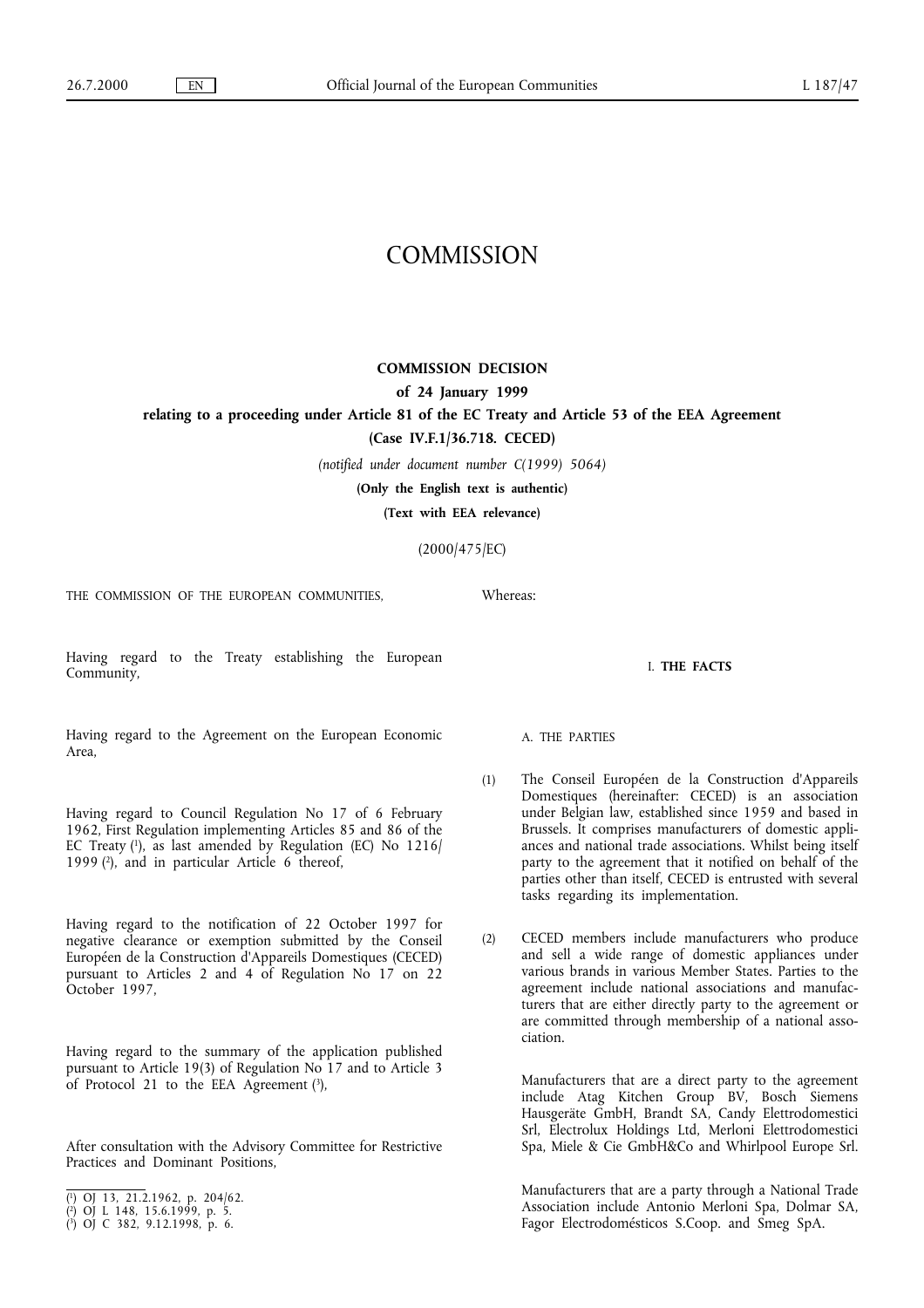national trade associations that are a party include AMDEA (United Kingdom), ANFEL (Spain), FAPE (Spain) ANIE (Italy), EHA (Sweden), Fabrimetal (Belgium), FEEI (Austria), FEHA (Denmark), GIFAM (France), Vlehan (Netherlands), ZVEI (Germany), BESD (Turkey), FEA (Switzerland) and NEL (Norway).

B. RELEVANT MARKET AND POSITION OF THE PARTIES

### 1. **Product market**

- (3) The agreement concerns the market for private washing machines that are used by households to wash textiles for private use ('domestic washing machines'). No alternative method of washing such as hand-washing, laundries, dry cleaning and collectively owned machines can, to any significant extent, be substituted for washing machines in Western countries. Accordingly, no other broader product market that would include other appliances within a single product market can be delineated.
- (4) Washing machines can be segmented according to their load capacity, spinning speed, water and energy use, sophistication of programming, and so on. Nonetheless, owing to the similarity in their intended use from a demand standpoint, the various segments do not stand individually as separate product markets.

### 2. **Geographic market**

- (5) There are no noticeable technical and economic barriers to trade. Despite low transport costs and unsophisticated technology, imports into the EEA are not considerable and account for 5 to 7 % of final sales. Major producers hardly have more than three factories in the EEA, from which they supply throughout the whole market. Similar distribution channels are used in different Member States, including specialised chains and department stores, though to differing extents.
- (6) Although some brands are predominant in some Member States, the same major producers are present across the EEA. Moreover, the acquisition of a local brand is a widespread practice designed to enhance market penetration. Accordingly, potential competition from groups present in other Member States directly threatens those present in each national market.
- (7) The relevant market is therefore for domestic washing machines in the EEA (4).

### 3. **Position of the parties, market situation**

(8) The manufacturers having signed the agreement hold around 90 % of the EEA market. Their market shares in 1996 were as follows: Electrolux (17,9 %), Bosch-Siemens (11,5 %), Whirlpool (10 %), Candy (9,2 %), Brandt (9 %), Merloni (9 %), Miele (4,8 %), Fagor (2,6 %),

Atag (0,3 %), Dolmar (0,1 %), Smeg (0,1 %), third party production from CECED members (16 %).

- (9) As with other traditional domestic appliances, saturation is apparent for washing machines. Equipment to household ratios in the Community are becoming stagnant, within a range from 96 % in Spain to 77 % in Sweden. Renewal of installed equipment and sociodemographic trends, like the number and size of households, are the main driving forces of demand.
- (10) The market is characterised by competition from several large competitors and considerable bargaining pressure from large distribution or buying groups  $(5)$ . In previous years, sales of machines have been stable, whilst sales values have dramatically shrunk. Production capacities have been widely rationalised. On average, production capacities of up to 75 % are currently being achieved in the Community. Overall, the situation in the market, which is relatively fragmented, looks depressed compared with both the past and other fast growing markets for other domestic appliances. There are no indications that the situation is any different in the wider EEA market.

# 4. **Energy efficiency in the relevant market**

- (11) Pursuant to Article 2 and Annexes I to IV to Commission Directive 95/12/EC of 23 May 1995 implementing Council Directive 92/75/EEC with regard to energy labelling of household washing machines (6), as amended by Directive 96/89/EC (7), washing machines sold throughout the Community are classified and labelled according to their energy efficiency (kWh/Kg, or Kilowatt-hours/kilograms of load) into seven categories from A to G ('energy categories'). Such categories are used in the agreement.
- (12) Electricity consumption is essential in the operation of washing machines. It also accounts for a major share of operating costs during their long lifetime (12 years on average in the Community). Through the EC energy label, consumers can easily assess the cost-effectiveness of a choice amongst different energy categories. In addition to economic factors, advertising campaigns often stress energy performance, thereby differentiating products, in a context where environmentally friendly products attract more and more consumers. Thus, energyefficiency has an influence on purchasing decisions, and hence on competition between manufacturers.

<sup>(</sup> 4) This view is also consistent with Case IV.M.458 Electrolux-AEG, point 21, (OJ C 187, 9.7.1994, p. 14).

<sup>(</sup> See footnote 4.

<sup>(</sup> 6) OJ L 136, 21.6.1995, p. 1.

<sup>(</sup> 7) OJ L 338, 28.12.1996, p. 85.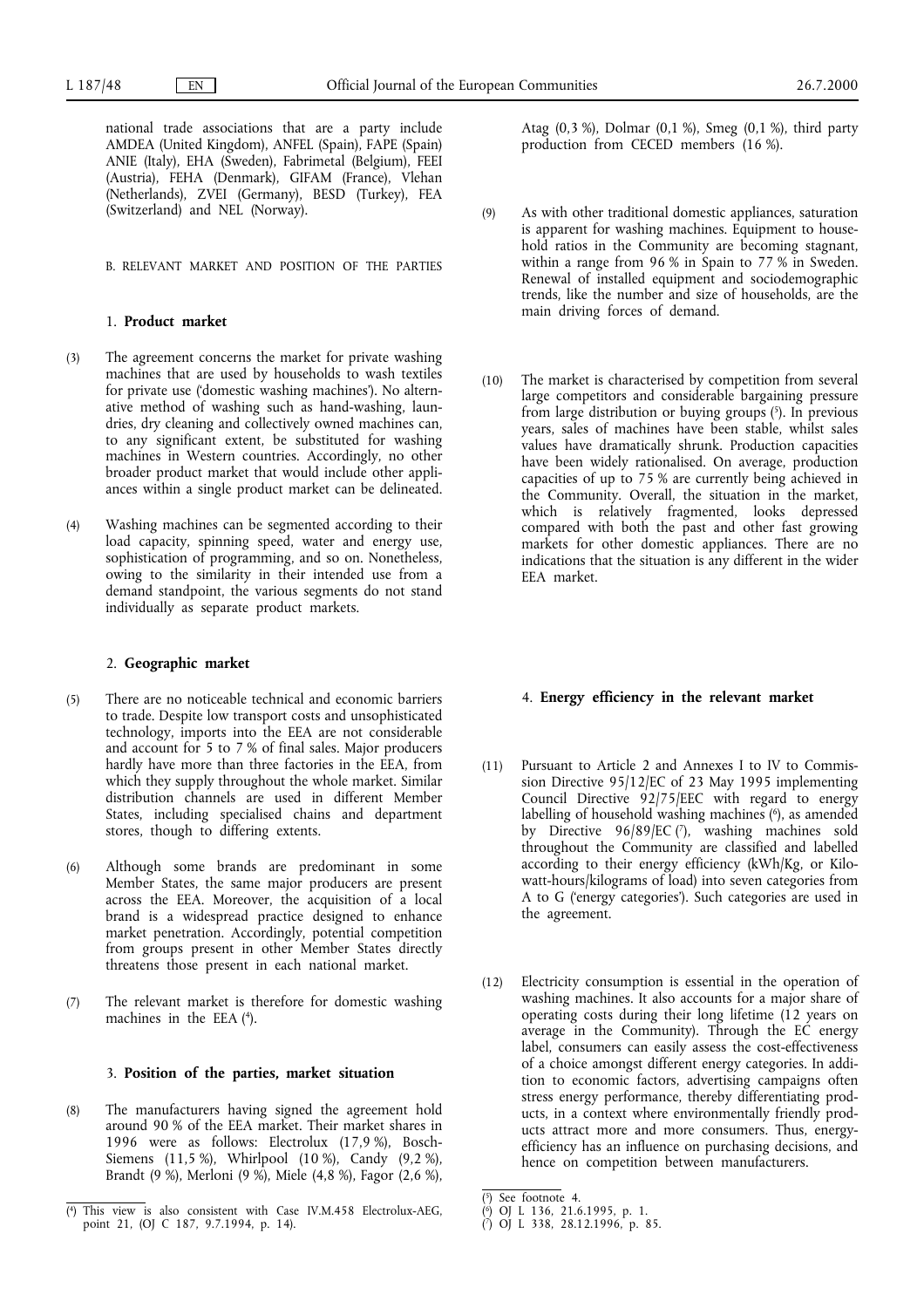- (13) In 1997, about 10 to 11 % of washing machines sold in the EEA belonged to classes D to G. For some important manufacturers, the share of such machines in their product range was higher than one-third. However, no party manufactures machines exclusively in categories D to G.
- (14) According to CECED, between 1978 and 1994 the energy consumption of washing machines was reduced by 40 % per unit in the European market. Despite such improvements, consumption due to the operation of washing machines accounts on aggregate for 2 % of total electricity consumption in the Community. There is no indication that market factors other than energy prices have played a significant role in spontaneously bringing about such results for the industry as a whole.
- (15) The most direct way of improving energy-efficiency, and thus of raising the energy category, is through a reduction in the amount of water used in the washing cycle. A further way is to reduce the amount of 'free water' at the bottom of the drum. Other improvements that contribute indirectly to energy efficiency are more accurate water-level sensors and more sensitive controls. Various upgrades of mechanical parts also result in an overall improvement in efficiency. These include replacement of induction motors with universal motors, upgrading of pressure switches, use of an adjustable thermostat or a more sophisticated timer, use of a lower-powered heating element and modification of the drum, tub and balancing of the machine. No further improvements which raise the energy efficiency of machines currently in category A are likely in the medium term, owing to technological constraints.
- (16) The energy-efficiency of washing machines, itself positively correlated with spin speed, appears directly proportional to their price. Owing to the functional interdependence between different product characteristics, it is not possible to isolate completely the effects of upgrading energy efficiency, other parameters being constant. All technical means of improving energy-efficiency are translated into higher production and purchase costs. The approximate unit-cost increase of shifting to category  $C$  from categories  $G$  to  $D$ , including apportioned R&D costs and changes in the production process or components, is estimated in a range between EUR  $6.3$  and  $60$  per machine  $(1,2)$  and  $11.5\%$  of average selling prices in the Community) at the production stage.
- (17) However, the distribution of such costs is uneven, depending on the composition of production and sales in each Member State. For instance, according to information submitted by the parties, were all machines sold in the Community to reach a weighted average efficiency

of 0,23 kWh/Kg, the estimated price increase would be around 1 to 2 % in northern Europe and 8 to 14 % in southern Europe and the United Kingdom, where the share of categories between D and G is the highest.

### C. THE AGREEMENT

(18) The agreement basically covers three sets of objectives: (i) production and imports of washing machines, (ii) monitoring and reporting, and (iii) promotion of technological development as well as consumer education. It includes the following provisions.

#### 1. **Production and imports**

- (19) The parties agree to cease producing and/or importing into the Community the following categories of machines:
	- after 31 December 1997 (as a first step) machines belonging to categories E, F and G, excluding machines under category E with load capacity lower than 3 kg and vertical axis machines,
	- after 31 December 1999 (as a second step) machines belonging to category D, excluding load capacity lower than 3 kg and machines with a spin speed lower than 600 rpm (revolutions per minute).
- (20) Moreover, each party agrees to contribute to reaching a weighted average efficiency of 0,24 kWh/kg by 31 December 2000 for all the machines produced.

# 2. **Monitoring and reporting**

(21) CECED will establish and update a database, monitored by an independent consultant who will report annually to CECED and to the Commission on the fulfilment of the objectives by category class and in the terms of the overall target of 0,24 kWh/kg. The independent consultant will aggregate the individual data submitted by each manufacturer.

# 3. **Consumer education and technological improvement**

(22) The parties agree to improve the availability of information on the environmentally conscious use of washing machines (how to operate the machine with less energy, detergent, and water) and to promote a wider dissemination of energy-saving technology (hot-fill installations, improving load dependence) and techniques (use of low washing temperatures).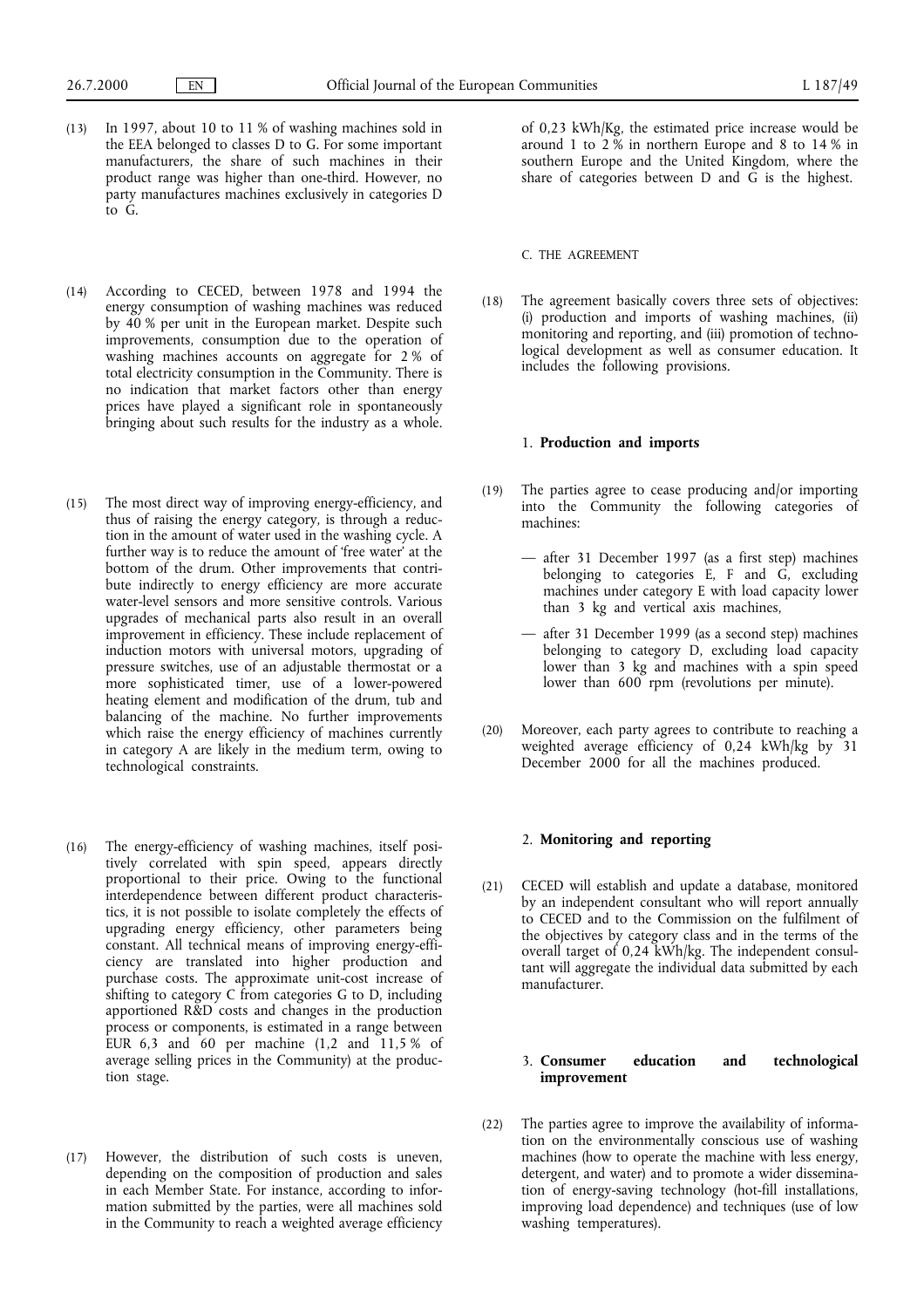# 4. **Effective date of implementation and new parties**

- (23) According to CECED, from as early as 1996 onwards, the parties to the agreement had felt obliged to act in the spirit of the terms that were being negotiated between them. During its enquiry, the Commission has gathered data showing that, prior to the entry into force of the agreement, a number of manufacturers being party to the agreement effectively diminished or ceased their production of machines belonging to energy categories that would have been phased out, had the agreement been signed in 1996.
- (24) The agreement is open to new participants and remains valid until 31 December 2001. Since its entry into force, other manufacturers like Arçelik (Turkey) and Iar Siltal Srl (Italy) have joined it. The initial market coverage is thereby extended to 95 % of the relevant market.

### II. **LEGAL ASSESSMENT**

- A. ARTICLE 81(1) OF THE EC TREATY AND ARTICLE 53(1) OF THE EEA AGREEMENT
- (25) Article 81(1) of the EC Treaty and Article 53(1) of the EEA Agreement prohibit all agreements or concerted practices between undertakings and associations of undertakings which may affect trade between Member States and which have as their object or effect the prevention, restriction or distortion of competition within the common market or the EEA, and in particular those which control production or technical development.

### 1. **Agreements and/or concerted practices between undertakings or associations of undertakings**

- (26) CECED is an association of undertakings. Those of its members that are parties to the agreement are manufacturers or importers of domestic appliances, or associations of such manufacturers or importers.
- (27) The agreement which is the subject of this Decision is therefore an agreement between undertakings and associations of undertakings within the meaning of Article 81(1) of the EC Treaty and Article 53(1) of the EEA Agreement. The collective implementation of some of its provisions from 1996 onwards, in so far as the parties have felt obliged to act in the spirit of the terms that were being negotiated between them, is also an agreement or, at least, a concerted practice, within the meaning of those provisions.

### 2. **The object or the effect of preventing, restricting or distorting competition**

- (a) *Joint target*
- (28) The agreement sets forth an obligation whereby the parties will use their best endeavours to contribute to a sector-wide target. This target is largely achieved by the fulfilment of the specific obligation to comply with a minimum efficiency standard. This general obligation is not accompanied, on the basis of the information

submitted in the notification, by quota allocations or by specification of the individual contribution of each manufacturer or importer to the attainment of the common target.

- (29) Consequently, this provision does not have as its object or effect the restriction of competition.
	- (b) *Restriction of production and imports*

Restrictive object

- (30) CECED members agree no longer to manufacture or to import washing machines that do not meet the criteria that they have agreed upon. The agreement sets a standard of energy efficiency, with which all the washing machines that the parties manufacture or import have to comply. By this obligation, the parties are no longer free to produce or to import machines under categories D to G, as they were free to do, and actually did, before the agreement.
- (31) Some manufacturers focused their production exclusively on categories A to C, and partly D, prior to the agreement. The agreement guarantees to them that other parties will not meet consumer demand for machines in categories D to G. Such a guarantee is important in a stagnant market with strong competitors and research of sales opportunities. The agreement therefore prevents manufacturers and importers from competing throughout the full range of energy categories, as they did before the agreement.
- (32) The agreement narrows down consumer choice, from category A to C, and partly D, compared to current A to G. It is unlikely that a range of energy efficiency as broad as that currently prevailing will reoccur in the affected market in the short term, because of technological constraints. Thus, the agreement prevents distributors, retailers and, ultimately, consumers from choosing amongst different categories of machines otherwise available. Technical diversity and consumer choice are thereby reduced.
- (33) Accordingly, the agreement, which restricts the parties' autonomy in producing or importing the machines of their choice, has the object of controlling one important product-characteristic on which there is competition in the relevant market, thereby restricting competition between the parties.
- (34) The agreement will inevitably raise the production costs of those manufacturers that used to produce machines which are no longer allowed. Estimates of costs for adapting washing machines to the new minimum standard would suggest that production and unit costs would increase appreciably, albeit not excessively, for those models which need upgrading. Therefore, in the short term, the agreement is likely to increase the price of those models, and hence the prices of some manufactuers' product ranges, thereby raising their costs and bringing their prices closer to those of competitors, thereby distorting price competition.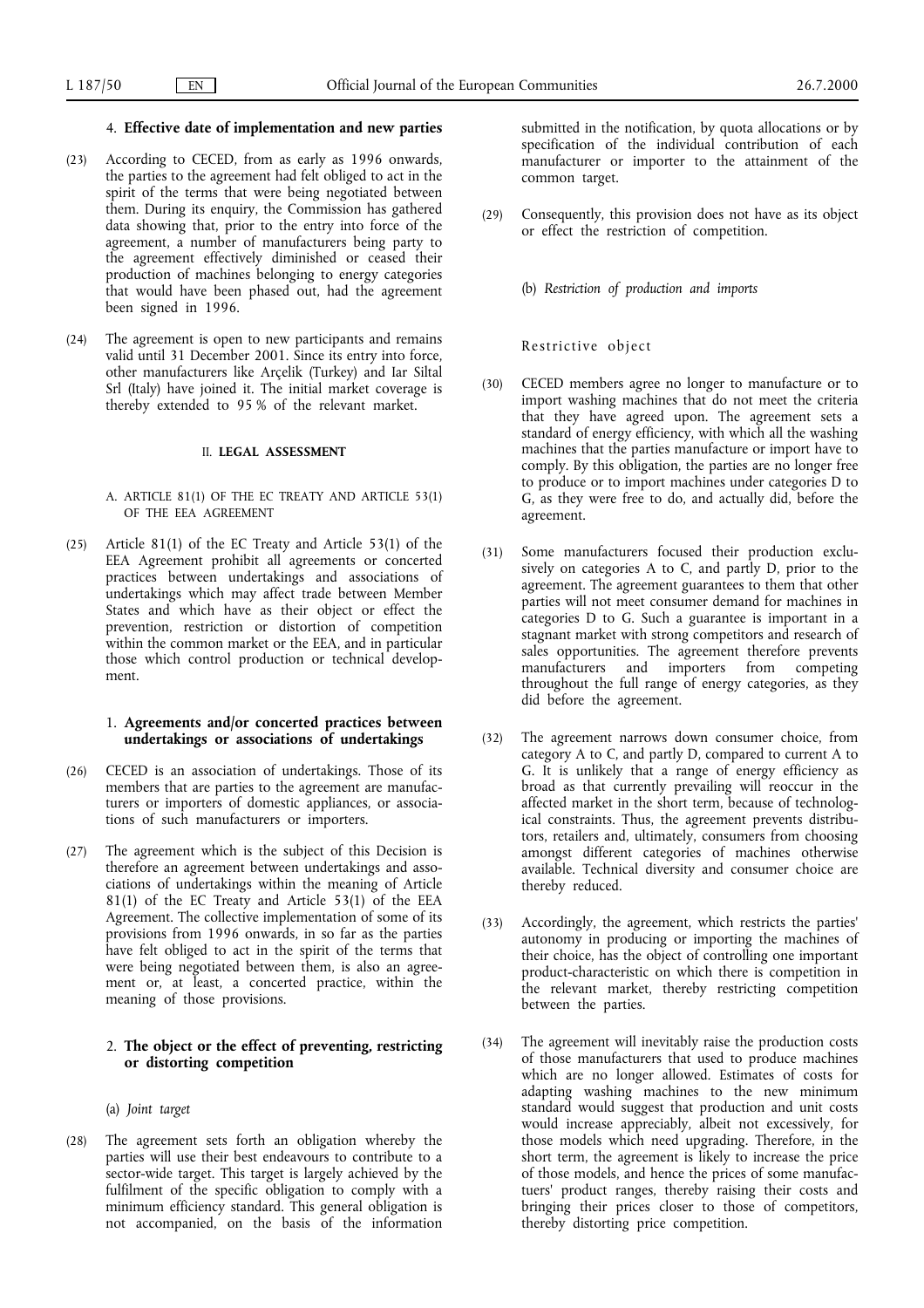- (35) The agreement does not directly impose any reduction of output, since more efficient machines would, in principle, replace those being phased out. Limited effects on output, if any, may only arise indirectly through reduced demand, depending on price elasticity, which is low for washing machines, when viewed separately from other factors.
- (36) Nonetheless, the agreement will have the effect of reducing electricity demand, electricity being essential in the operation of washing machines. According to CECED, the agreement is likely to reduce electricity output by 7,5 TWh, out of the estimated 38 TWh (1995) attributed to washing machines in the Community once the machines already installed are totally replaced. Production capacities which have been devised to meet foreseeable demand, and hence electricity producers, are thereby affected and their output restricted, by up to 2 % of the total.
- (37) The agreement to prevent the parties from producing or importing categories of washing machines under energy labels D to G has thus the object of restricting or distorting competition within the meaning of Article 81(1) of the EC Treaty and Article  $53(1)$  of the EEA Agreement.
	- (c) *Exchange of information*
- (38) The agreement compels the parties to submit data on annual sales of washing machines, broken down by category of energy-efficiency class. The information is exchanged through an independent notary, entrusted with the task of collating data confidentially submitted by each individual manufacturer on production and sales. Only aggregated data on sales made on the Community market in the previous year will be made available to competitors in an otherwise fragmented market.
- (39) The exchange of information, which is necessary to review the progress achieved and relevant to the functioning of the overall agreement, does not have the object or the effect of restricting competition.
	- (d) *Consumer information and dissemination of energy-saving technology*
- (40) The undertaking included in the agreement sets the general goal of improving consumer information on more economic patterns in the use of the appliances. The wider dissemination of energy-saving technology does not specify any particular expedients imposing restrictions on the parties.

(41) Such undertakings are not restrictive of competition.

### 3. **Appreciable effects on competition and trade between Member States**

- (42) Electricity consumption is not negligible as a purchase criterion, and hence as a basis on which there is competition in the relevant market, of which the parties, as was noted in recital 24, jointly hold in excess of 95 %.
- (43) The agreement is also likely to have dissimilar geographic effects within the EEA. Since producers have only a few plants from which they currently supply throughout the EEA, the agreement will affect the composition of imports from one Member State to another, for those manufacturers who produced machines in classes D to G, before 1996.
- (44) Depending on the composition of sales, price increases due to up-grading current product ranges will be unevenly distributed amongst Member States. As a result, demand will be affected, in direct proportion to the share of machines being phased out in each national market. Such share is the highest in those five Member States where the efficiency of washing machines is below the Community average.
- (45) Following full implementation of the agreement by the year 2001, 1 718 models in energy classes G, F, E and D (i.e. just less than 63 %) would no longer be produced or imported, out of a total Community range of 2 730 models in 1995. In terms of unit sales, the number of machines that would no longer be allowed in the market accounted for 10 to 11 % of the Community total in 1997. As an order of magnitude, this is nearly the size of the Austrian, Swedish and Benelux markets altogether.
- (46) Accordingly, the agreement is likely to have an appreciable effect on competition and trade between Member States within the meaning of Article 81(1) of the EC Treaty and Article 53(1) of the EEA Agreement.
	- B. ARTICLE 81(3) OF THE EC TREATY AND ARTICLE 53(3) OF THE EEA AGREEMENT

# 1. **Contribution to economic or technical progress and conferment of benefits on the consumer**

(47) The agreement is designed to reduce the potential energy consumption of new washing machines by at least 15 to 20 % (relative to 1994 data on models of washing machines). According to CECED, were models of phased-out machines to be replaced by an equivalent number of machines in categories A, B and C, currently available on the market, 7,5 TWh would be saved in 2015 out of the estimated 38 TWh consumed by the operation of washing machines in the Community in 1995.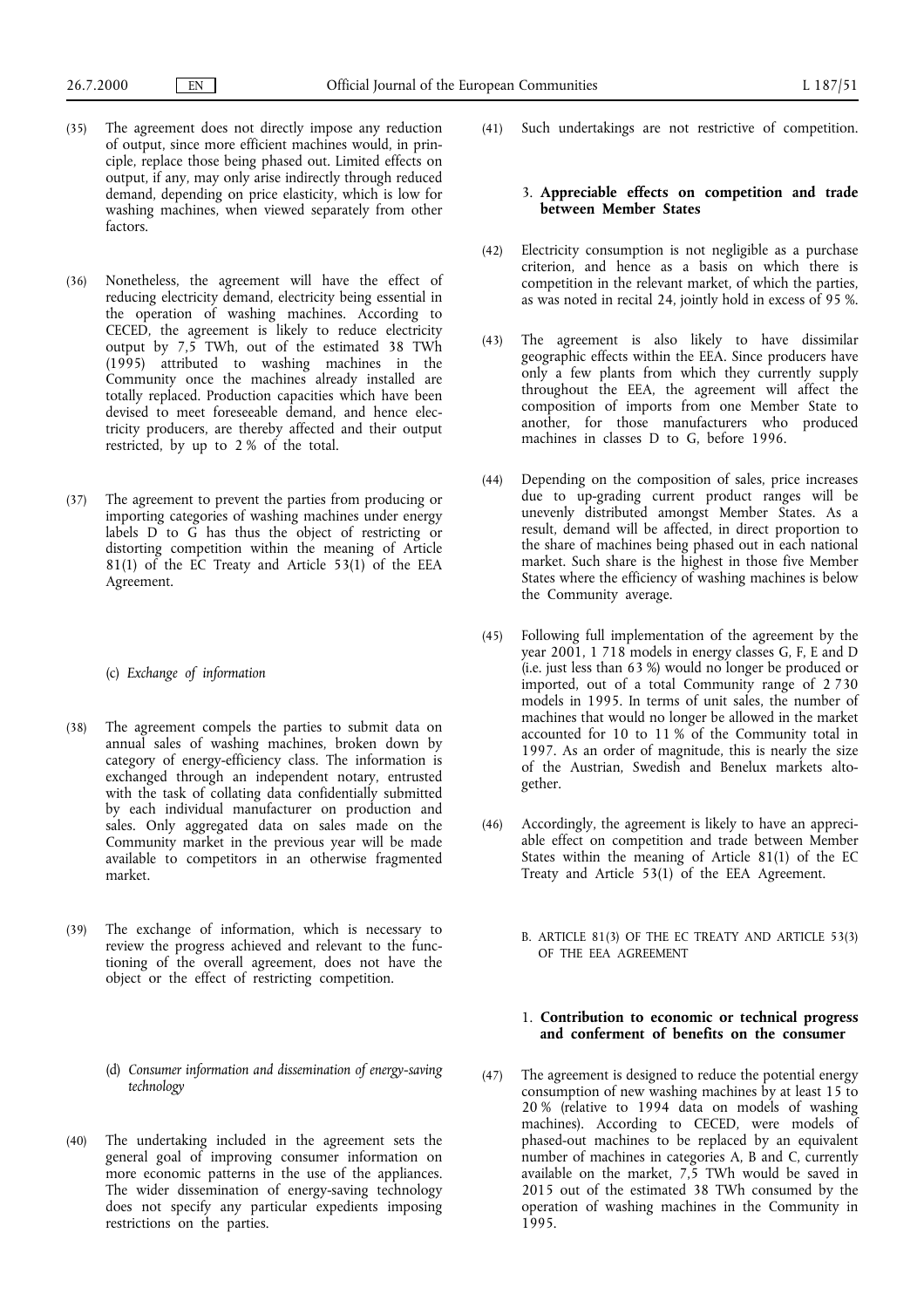- (48) Washing machines which, other factors being constant, consume less electricity are objectively more technically efficient. Reduced electricity consumption indirectly leads to reduced pollution from electricity generation. The future operation of the total of installed machines providing the same service with less indirect pollution is more economically efficient than without the agreement.
- (49) Such potential improvement in four years of implementation of the agreement is remarkable, compared to improvements in the past. Were energy efficiency to improve at the same rate as it did between 1978 and 1994 without any agreement, the attainment of a 20 % improvement would require eight years, instead of four. In addition to faster and more certain results, there is no evidence that changes in behaviour may nullify the improvement of the efficiency ratio (8).
- (50) The agreement is also likely to focus future research and development on furthering energy efficiency beyond the current technological limits of category A, thereby allowing for increased product differentiation amongst producers in the long run (9).
- (51) CECED estimates the pollution avoided at 3,5 million tons of carbon dioxide, 17 000 tons of sulphur dioxide and 6 000 tons of nitrous oxide per year in 2010, working on the basis of average emission values. Although such emissions are more efficiently tackled at the stage of electricity generation, the agreement is likely to deliver both individual and collective benefits for users and consumers.

- (52) The level at which the minimum performance standard is set provides a fair return within reasonable pay-back periods to a typical consumer for higher initial purchase costs derived from the more stringent standard in fact set out by CECED. Savings on electricity bills allow recouping of increased costs of upgraded, more expensive machines within nine to 40 months, depending mainly on frequency of use and electricity prices.
- (53) While the agreement will eliminate certain models which are in category D and below, it is not possible to determine in advance its effect on the average selling price of those models of washing machines which are not directly affected. Indeed, the restriction in one product-<br>dimension, energy consumption, may increase dimension, energy consumption, may competition on other product characteristics, including

price. Therefore, while the minimum price of washing machines is likely to increase, it cannot be ruled out that products in categories A and B may become available at a lower price. In a market characterised by strong competition amongst manufacturers and bargaining power from distributors, these benefits are likely to accrue to consumers.

- (54) Were these competition-enhancing effects to take place, the narrowing of the price range and the increase in average selling prices would be less pronounced than would otherwise be foreseeable.
	- (b) *Collective environmental benefits*
- (55) According to Article 174 of the EC Treaty, environmental damage should be rectified at source. The Community pursues the objective of a rational utilisation of natural resources, taking into account the potential benefits and costs of action. Agreements like CECED's must yield economic benefits outweighing their costs and be compatible with competition rules (10). Although electricity is not a scarce resource and consumption reductions do not tackle emissions at source, account can also be taken of the costs of pollution.
- (56) The Commission reasonably estimates the saving in marginal damage from (avoided) carbon dioxide emissions (the so-called 'external costs') at EUR 41 to 61 per ton of carbon dioxide. On a European scale, avoided damage from sulphur dioxide amounts to EUR 4 000 to 7 000 per ton and EUR 3 000 to 5 000 per ton of nitrous oxide (11). On the basis of reasonable assumptions, the benefits to society brought about by the CECED agreement appear to be more than seven times greater than the increased purchase costs of more energy-efficient washing machines. Such environmental results for society would adequately allow consumers a fair share of the benefits even if no benefits accrued to individual purchasers of machines.
- (57) The expected contribution to furthering energy efficiency both within the current technological limits of categories A to C and beyond the limits of category A, the cost-benefit ratio of the standard and the return on investment for individual users point to the conclusion that the agreement is likely to contribute significantly to technical and economic progress whilst allowing users a fair share of the benefits.

<sup>(</sup>a) *Individual economic benefits*

<sup>(</sup> 8) Purchasers are interested in the service that washing machines provide. When frequency of use and hence absolute electricity consumption (total kg of clothes washed per kWh/kg), are constrained by operating costs, decreases in such costs stimulate an increase in use. Such increase may outweigh the reduction in relative consumption (i.e. kWh per kg of clothes washed).

<sup>(</sup> 9) This would allow the current energy categories under the EC energy label being reviewed in the light of technical progress.

 $(10)$  Articles 3(1)(f) and 7 of EP and Council Decision 2179/98/EC of 24 September 1998 on the review of the European Community programme of policy and action in relation to the environment and sustainable development 'Towards sustainability' (OJ L 275, 10.10.1998, p. 1).

<sup>(</sup> 11) These values reflect the current state of knowledge and may need to be reviewed in the light of future research.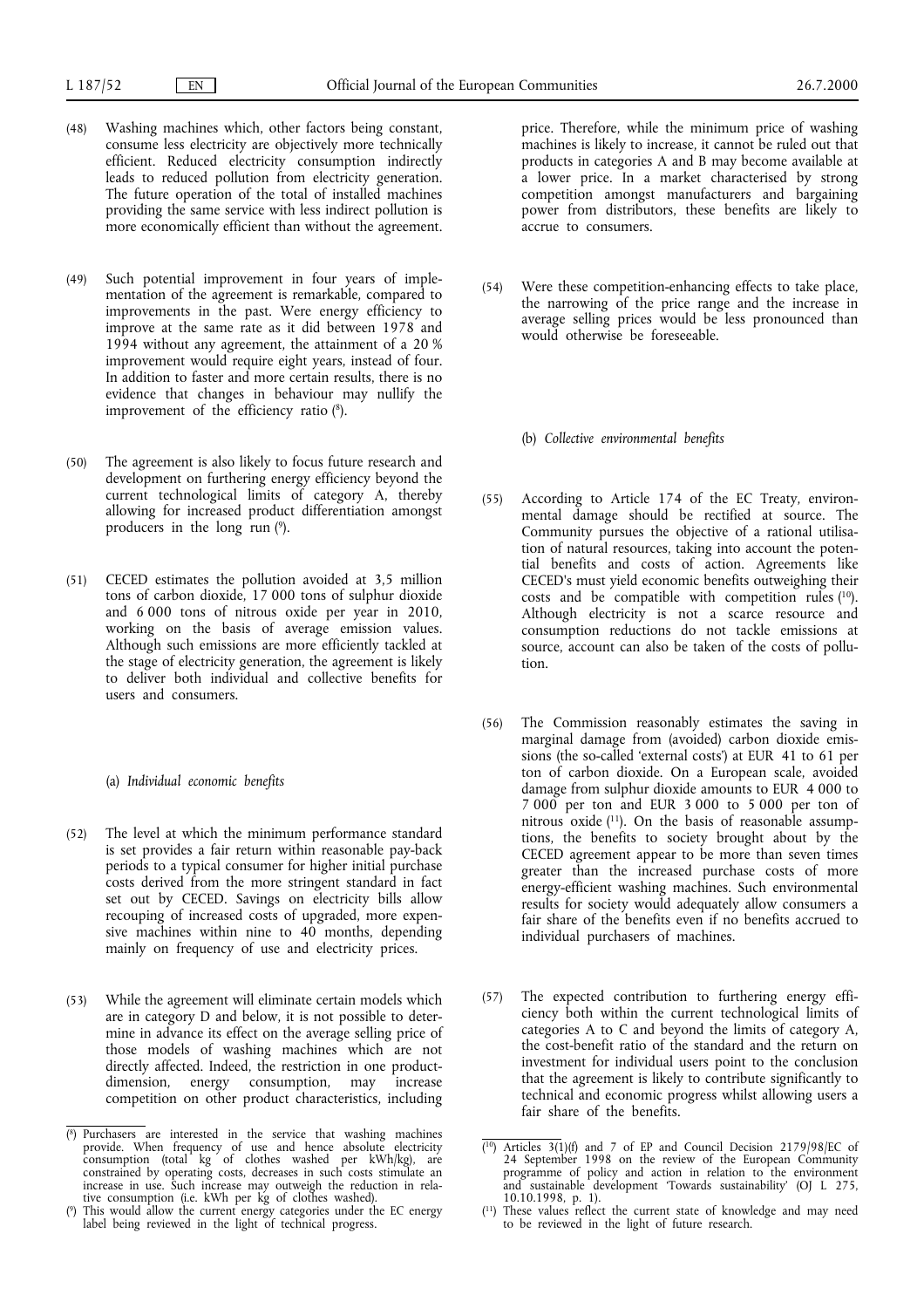# 2. **Indispensability of the restrictions**

- (58) The agreement does not impose on the parties restrictions that are unrelated or unnecessary to the fulfilment of its objective benefits. The outright prohibition of some energy categories does not prescribe any specific technical means for the achievement of the minimum standard, to the exclusion of others, nor does it impose other limitations on any other aspect of the proper or commercial behaviour of the parties.
- (59) Regarding the reduction of total electricity consumption through the operation of washing machines, the agreement opts for an approach based on individual product characteristics. The Commission has examined whether it would be possible to devise less restrictive alternatives that would be capable of delivering similar reductions based on other approaches. For instance, the parties could theoretically limit the agreement to the undertaking to contribute to an industry-wide target, information campaigns and a greater focus on fulfilling EU eco-label criteria.

# (a) *Industry-wide target*

- (60) The setting of a more stringent industry-wide target could in theory lead to more indirect pollution abatement whilst allowing manufacturers or importers more flexibility than the application of a mandatory minimum standard. Provided that each party complied with the common target, it would be free to decide on the share of different energy categories within its total product range, by compensating a minor proportion of machines below category C through a predominant proportion of top categories A and B.
- (61) However, such a system would face difficulties that would jeopardise the attainment of the expected results. In the specific market context, purchasers that have bargaining power could focus their orders on machines below category C. Whilst the unilateral decision to cease production of such machines could remedy this, it would, in practice, be tantamount to applying the minimum standard. Only a joint agreement with distributors and retailers would help to overcome this problem. If at all workable, such an agreement would have higher transaction and monitoring costs and could be even more restrictive.

(b) *Information campaigns*

(62) Mere information campaigns, which are a separate part of the agreements, are also plainly less effective than a standard. As previously stated, the existing Community energy label already provides consumers with the necessary information on energy efficiency. However, evidence shows that, as external costs are not fully

reflected in consumer's calculations when contemplating a purchase, the provision of information is not sufficient to realise the agreement's environmental benefits to their fullest possible extent. Moreover, the information stressed in the agreement relates to the conditions on the use of the machine, which allow for further reduction of electricity consumption besides the technical efficiency ratio of the machine. Such campaigns are therefore complementary to the standard, rather than being a substitute for it.

(c) *Eco label*

(63) Commission Decision 96/461/EC (12) of 11 July 1996 establishing ecological criteria for the award of the Community eco label to washing machines covers energy consumption (categories A and B being eligible), water and detergent use as well as consumer information. Some manufacturers have been awarded the eco label. However, it should be remembered that the eco label has as one of its main features its selective character. The label is only awarded to those products with the lowest environmental impact in a product range. It is an instrument that rewards the top environmental class. On the other hand, the CECED agreement aims at phasing out the least energy-efficient products (categories D to G). The eco label is therefore not intended to apply to products such as the ones envisaged in the agreement. The agreement and the eco label are complementary and reinforce each other. The parties to the agreement will always have the possibility, in addition to the agreement, of applying for the award of an eco label, as a supplementary way of enhancing the environmental benefits achieved by their washing machines.

#### 3. **No elimination of competition**

- (64) Major distributors agree that other factors like price, brand image, and technical performance may have more weight in purchase decisions than energy efficiency. Meanwhile, three energy categories, from A to C, and part of D, will still remain available to manufacturers, once the agreement is fully implemented.
- (65) Moreover, whilst not imposing unnecessary restrictions *de jure*, the agreement does not *de facto* impose any particular means of improving energy efficiency. The technology needed to produce machines under categories A to C is available to all manufacturers. The parties have therefore a wide variety of technical choices, on which they can effectively compete, to meet the minimum energy efficiency standard.

<sup>(</sup> 12) OJ L 191, 1.8.1996, p. 56.